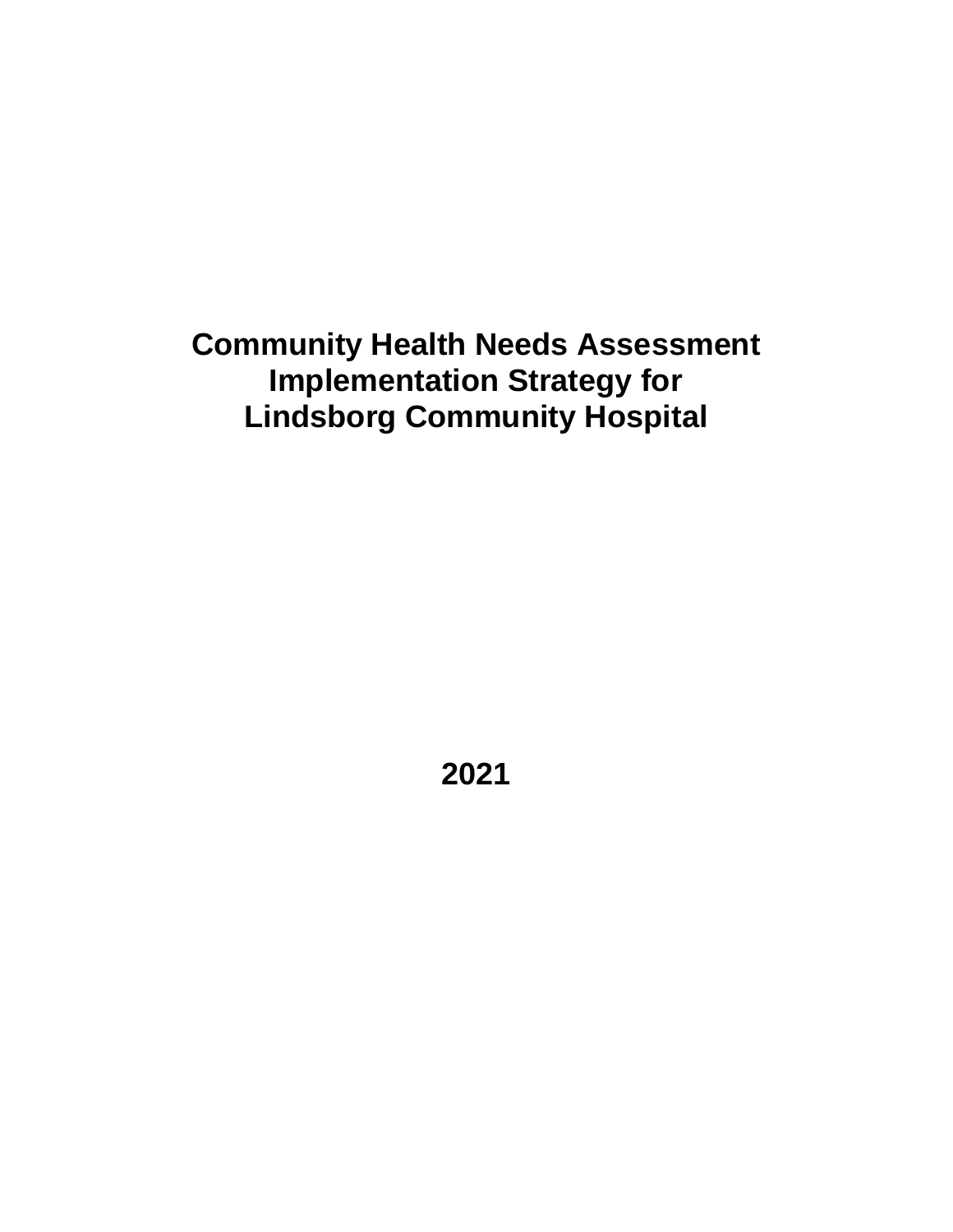#### **Background and Process**

In 2019, the leadership of McPherson Hospital in McPherson, Lindsborg Community Hospital in Lindsborg, Mercy Hospital in Moundridge, and the McPherson County Health Department chose to collaborate in creating a community health needs assessment (CHNA). Provisions of the Affordable Care Act (ACA) require charitable hospitals to conduct community health needs assessments every three years, and adopt implementation strategies to meet identified needs.

Further, the Public Health Accreditation Board (PHAB) defines public health accreditation as the development of a set of standards, a process to measure health department performance against those standards, and reward or recognition for those health departments who meet the standards. This accreditation process also requires a periodic community health assessment.

The service area assessed was McPherson County, Kansas. The assessment combines existing secondary data with information gleaned from a survey made available to county residents and workgroup feedback representing a broad cross section of organizations from throughout the target area. After reviewing this data and compiling and reviewing existing resources, a list of prioritized needs has been developed.

### **Needs Identified and Prioritized**

Results of the survey indicated perceived health issues in the county. The identified weaknesses were reviewed and prioritized by a workgroup comprised of a cross section of survey respondents from throughout the county. This group met to discuss survey results and explore relevant county secondary data from various sources indicated in this report. The workgroup examined the top health issues gleaned from the survey to arrive at a prioritized list.

The survey and prioritization process looked at 3 main areas: 1) Barriers to Access 2) Risky Behaviors and 3) Health Problems. The two top Barriers to Access are availability to medical specialists and insurance roles or limitations in coverage. The top three Risky Behaviors are drug abuse, alcohol abuse and poor eating habits. The three top Health Problems from the survey are drug abuse, mental health problems and obesity.

During the workgroup prioritization discussion, the group as a whole concurred with the survey results regarding the most prominent health problems in the county as but felt that based upon observation and the results of Risky Behaviors, that alcohol abuse should be added with drug abuse. Comments included the reality the drug and alcohol abuse often coincide with mental health problems. Often, strategies for one will be beneficial for all three issues.

The Community Health Needs Assessment was approved in June of 2019 by the board of trustees of each of the three hospitals mentioned above. The year 2020 started out as what would appear to be a "normal" year but stories about a deadly respiratory infectious disease in other parts of the world began circulating. The first recorded death in the United States occurred in February. On March 12<sup>th</sup>, the World Health Organization declared the SARS COV-2 virus (COVID-19) a global pandemic. President Trump declared it a national emergency on March 13<sup>th</sup> and Governor Kelly followed suit for Kansas on March 16<sup>th</sup>. Since that time, most of all resources have been focused on preventing, diagnosing, treating and vaccinating for COVID-19. This has dominated what our community "needs" in 2020 and throughout 2021. At the same time, with increased vaccination and periods of decreased COVID-19 illness, we tried to return our focus to other health needs.

#### **Action Plan for Barriers to Access**

Access to specialists at a Critical Access Hospital like LCH is typically through referral relationships to larger hospitals or through outreach clinics. LCH has had outreach clinics including general surgery,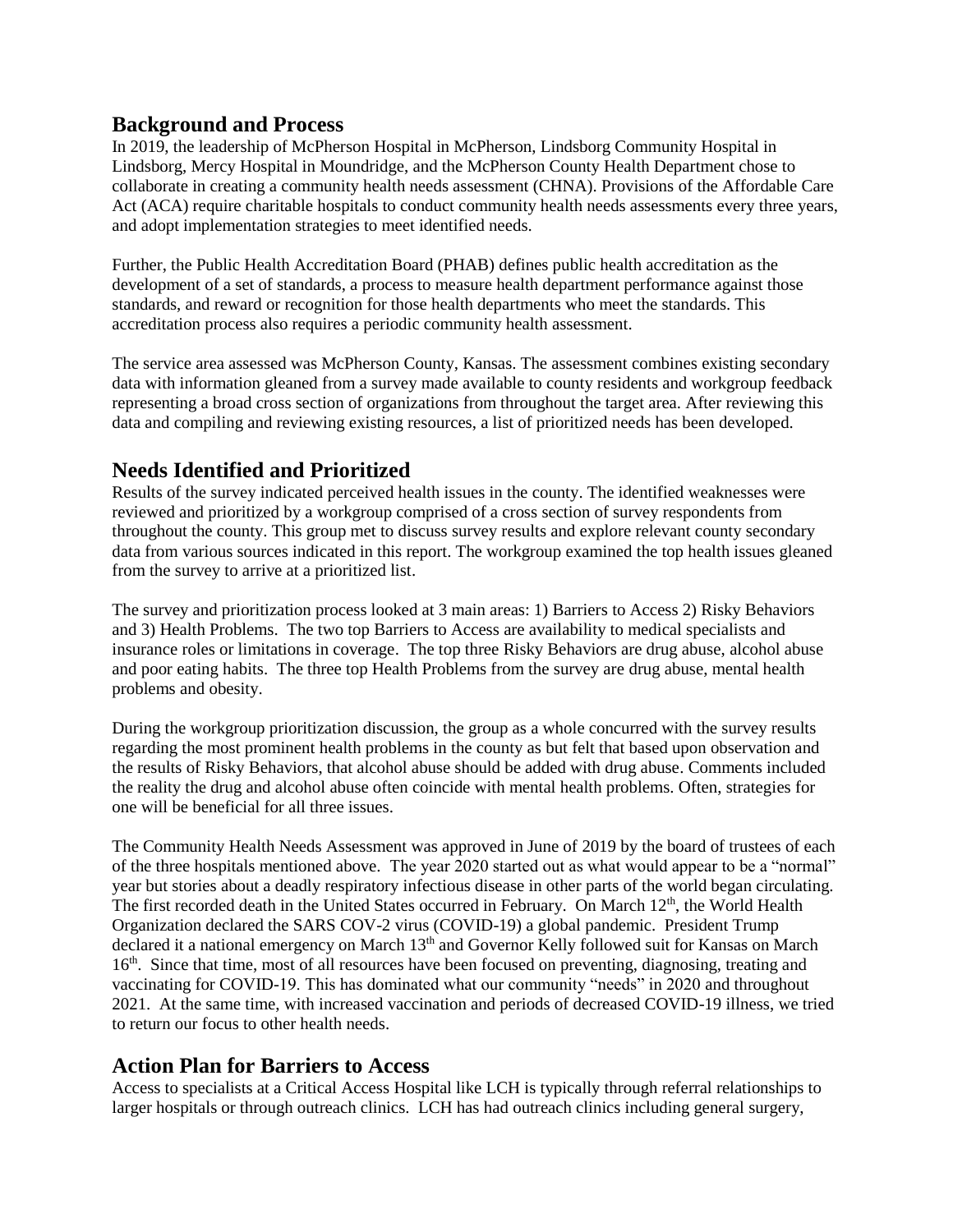cardiology, podiatry and behavioral health. The specialty providers provide consultation and even procedures on varying amounts of days per month. Patients are also referred either through the clinic or out of the Emergency Department to those specialty services needed.

Previous action plans have included the addition of an outreach orthopedic clinic at LCH. Fluctuations of orthopedic physician staffing has made this difficult. Dr. Todd Reilly has joined the other physicians and staff at Salina Regional Orthopedic Clinic. Access into that clinic appears to be readily available, even if not as an outpatient specialty clinic here at LCH. The orthopedic clinic provides sports medicine consultation and treatment at Bethany College and Smoky Valley High School. Unfortunately, our podiatry specialty clinic was discontinued mid-way through 2020 as the Dr. Timson decided to take on a clinic in another community. No replacement podiatry service has been found. On a positive note, a rheumatology specialty clinic with Dr. Ken Baxa has been developed for LCH. He began seeing patients one day per month in February 2021. The demand for rheumatology services has been very high, as he has been scheduled out several months in advance. In October 2021, he expanded his clinic here at LCH to two days per month. He has also begun seeing patients though telemedicine, which should improve speed of access. Behavioral health was available at LCH weekly but in March of 2020, Veridian Behavioral Health changed visits to virtual through telemedicine. They have not been back to LCH but are still available to our community, albeit in Salina or through telemedicine. In early 2022, LCH will reach out to Prairie View Mental Health out of McPherson, to discuss the possibility of on-site visits.

The general surgery specialty clinic had some fluctuations as Dr. Dwane Beckenhauer reduced his surgical practice and discontinued his outreach clinic at LCH. Dr. Jesse Gray started his surgical practice in Salina and at LCH in August of this year, continuing the weekly presence. He has rapidly increased the number of procedures performed here at LCH. We will explore the possibilities of expansion of the types procedures performed at LCH.

In the 2018 Action Plan, telemedicine was discussed as a means of gaining access to specialists. One area of subspecialty consultation is in the area of hospital care. We already partner with Avel eCare in Sioux Falls, South Dakota (previously Avera Health) for Emergency Department consultation. This includes use of an iPad to access Avel eCare if treating emergency COVID-19 patients in our negative air rooms, outside of our emergency department. The 2020 budget contained over \$20,000 for startup of hospitalist consultations with Avera Health through telemedicine. Upon further discussion with the medical staff of LCH, it was determined that the hospitalist consultation with Avera was not needed and would not be significantly utilized. However, since that time, staffing in hospitals across the country has been greatly strained as many staff have chosen to leave their positions, especially in the larger facilities. This has led to a significant challenge in transferring patients to secondary and tertiary facilities – COVID or non-COVID.

With the challenge of transfers, we are seeing longer stays of ER patients and increased admissions of patients at a higher acuity. For these reasons, LCH is reviewing possible service vendors that would provide hospitalist and possibly specialty consultation through telemedicine. This would aid our local medical staff in caring for the higher volume and higher acuity of patient. It is anticipated that this service would be implemented in early 2022.

Access to primary care follow-up through telemedicine was implemented in the first part of fiscal year 2020. Through the first of March, one primary care telemedicine appointment had been performed as part of the pilot project with the Salina Regional Health Center system, using Doxy.me. With the fear and reality of COVID-19, many in-person primary care visits were either cancelled or converted to using telemedicine. By the end of 2020, LCH had performed 900 telemedicine visits. These visits were especially useful with our area nursing homes due to closing down the facilities to outside visitors –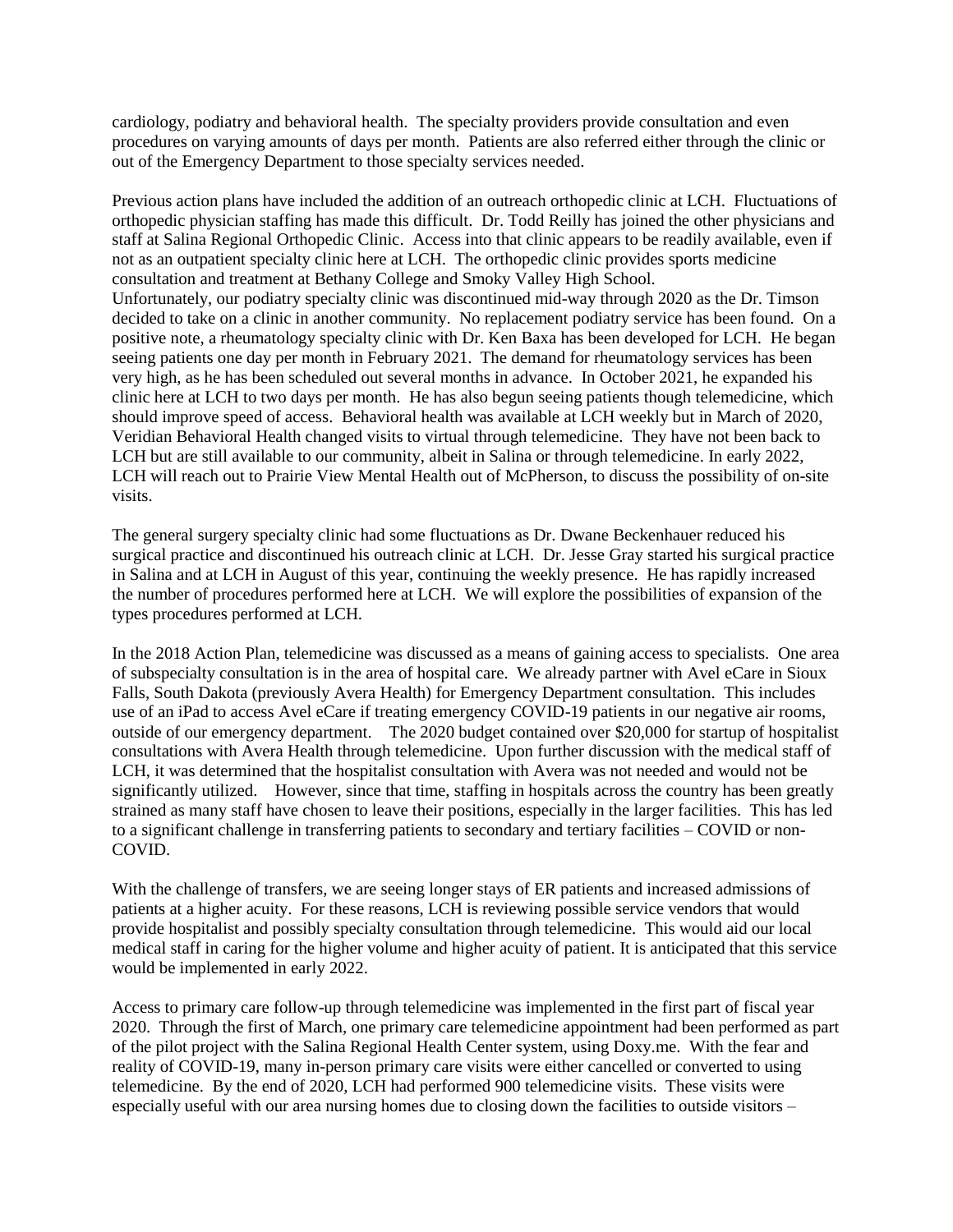physicians included. Throughout 2021, these primary care telemedicine visits have continued, although at a lower volume. As nursing home access has fluctuated, these types of visits have become crucial to maintain care inside those long term facilities.

In October of 2019, LCH expanded Urgent Care to seven days per week, using the remodeled space just off of the front lobby. The increased access was heavily used as through February, we averaged 391 visits per month. When COVID-19 hit and society "shut down", our urgent care volume plummeted. As the virus started to creep into central Kansas, the Urgent Care space became the area where we were able to isolate, examine and test those with COVID symptoms. Other Urgent Care patients were seen in the family medicine clinic exam rooms.

As the rate of COVID-19 patients increased in the fall of 2020, our Urgent Care exam and testing for possible COVID-19 was shifted to outside and then into the ambulance bay. This drive up exam and testing was performed seven days per week from the first of November 2020 into February of 2021. For the remainder of 2021, the Urgent Care area has continued to be used for the exam and treatment of acutely ill ambulatory patients where COVID-19 is suspected or at least needs to be ruled out. Two of the Urgent Care rooms have even been made negative air, so the safety to patients and staff is increased.

LCH has continued to provide monoclonal antibody treatments for individuals with COVID-19. Criteria as approved by the FDA were developed and are followed as to who qualifies for treatment. It has been administered with success and with increasing frequency.

Another COVID-19 access point has been vaccines. Vaccine planning commenced late in 2020 and vaccine administration to employees began late in 2020 and to the general public in early 2021. LCH has provided over 2,500 doses of COVID-19 vaccine, with full vaccination of approximately 1,500 individuals. Due to staffing and in an attempt to make efficient use of multi-dose vials, LCH is referring patients to AuBurn Pharmacy or other vaccine locations. This includes booster doses.

LCH Administrator Larry Van Der Wege has also participated in advocacy events with Kansas State Legislative senators and representatives to discuss the expansion of Medicaid in Kansas. In working with the Kansas Hospital Association, it is felt that a solution can be developed to responsibly expand KanCare (Medicaid) to those in our service area who have been unable to afford health insurance. This advocacy effort will continue. For those requiring COVID-19 testing and/or treatment and do not have insurance, LCH has submitted the billing to a federal COVID-19 program for payment versus billing the patient.

#### **Action Plan for Risky Behaviors**

Drug and alcohol abuse typically go hand in hand. Part of the action plan will be to continue to perform alcohol and drug screening in the clinic and Emergency Department with referral to the Central Kansas Foundation or other facilities as needed. Standardized evaluation tools in the electronic medical record improve the consistency of screening for these behaviors. These screenings have and will continue to be performed, despite COVID-19.

Another current nationwide challenge is the abuse of opioid medications. The Family Health Care Clinic has adopted policies to monitor and reduce the amount of opioids, as per Center for Disease Control (CDC) guidelines. Improved standardization and policies have been developed in the Emergency Department as well. Luke Rosebraugh, M.D. joined LCH in 2018 and has become certified in prescribing Suboxone for treatment of opioid dependency. He will continue to provide and expand those services.

Our efforts in expansion of services with the Central Kansas Foundation for alcohol and drug dependency as well as efforts in Medically Supervised Weight Management were all diminished by COVID-19.